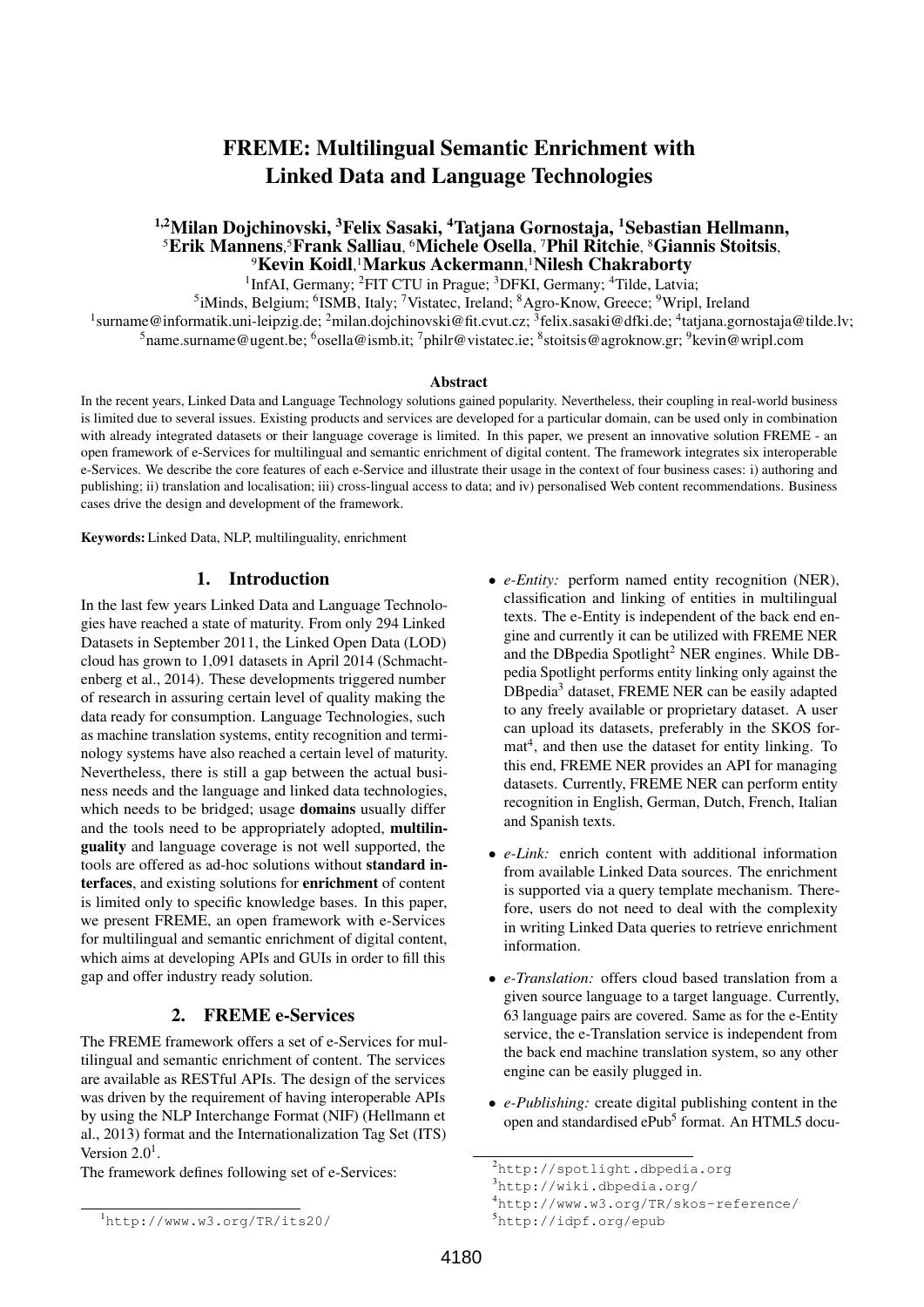

Figure 1: Overview of FREME.

ments with accompanying multimedia content are used to generate ready eBooks.

- *e-Terminology:* provides terminology mechanism to annotate content with terminology information. It can help out to automatically identify domain specific terms in documents and lookup for their translations. The terminology terms are organized in a controlled vocabulary. AGROVOC<sup>6</sup> is an example of such organized vocabulary from the food and agriculture domain.
- *e-Internationalisation:* supports other e-Services to make use of the ITS 2.0 which provides foundation to integrate automated creation and processing of multilingual Web content. For example, ITS defines "translate" data category to express information about whether a content should be translated or not, or the "terminology" data category to mark terms and associate them with their definitions. Another useful data category is the

"text analysis" which is used to annotate content with lexical and conceptual information, for example to link an entity mention with its resource representation in a Linked Data dataset.

*FREME Datasets.* FREME also provides supports in creation and consumption of multilingual datasets offered as Linked Data. It provides access to such datasets via the e-Link and e-Entity services. Datasets from various domains such as DBpedia, the Geopolitical ontology<sup>7</sup>, AGROVOC, Organization Name Linked Data (ONLD)<sup>8</sup>, the Virtual International Autority File datasets (VIAF)<sup>9</sup> and ORCID<sup>10</sup> are considered and offered.

*Availability and License.* A detailed API documentation for the FREME e-Services is online available<sup>11</sup>. Latest news about the framework and other FREME related information

<sup>6</sup>http://aims.fao.org/

vest-registry/vocabularies/

agrovoc-multilingual-agricultural-thesaurus

 $^{7}$ http://www.fao.org/countryprofiles/

geoinfo/en/

<sup>8</sup>http://www.lib.ncsu.edu/ld/onld/

<sup>9</sup>http://viaf.org/

<sup>10</sup>http://orcid.org/

<sup>11</sup>http://api.freme-project.eu/doc/0.5/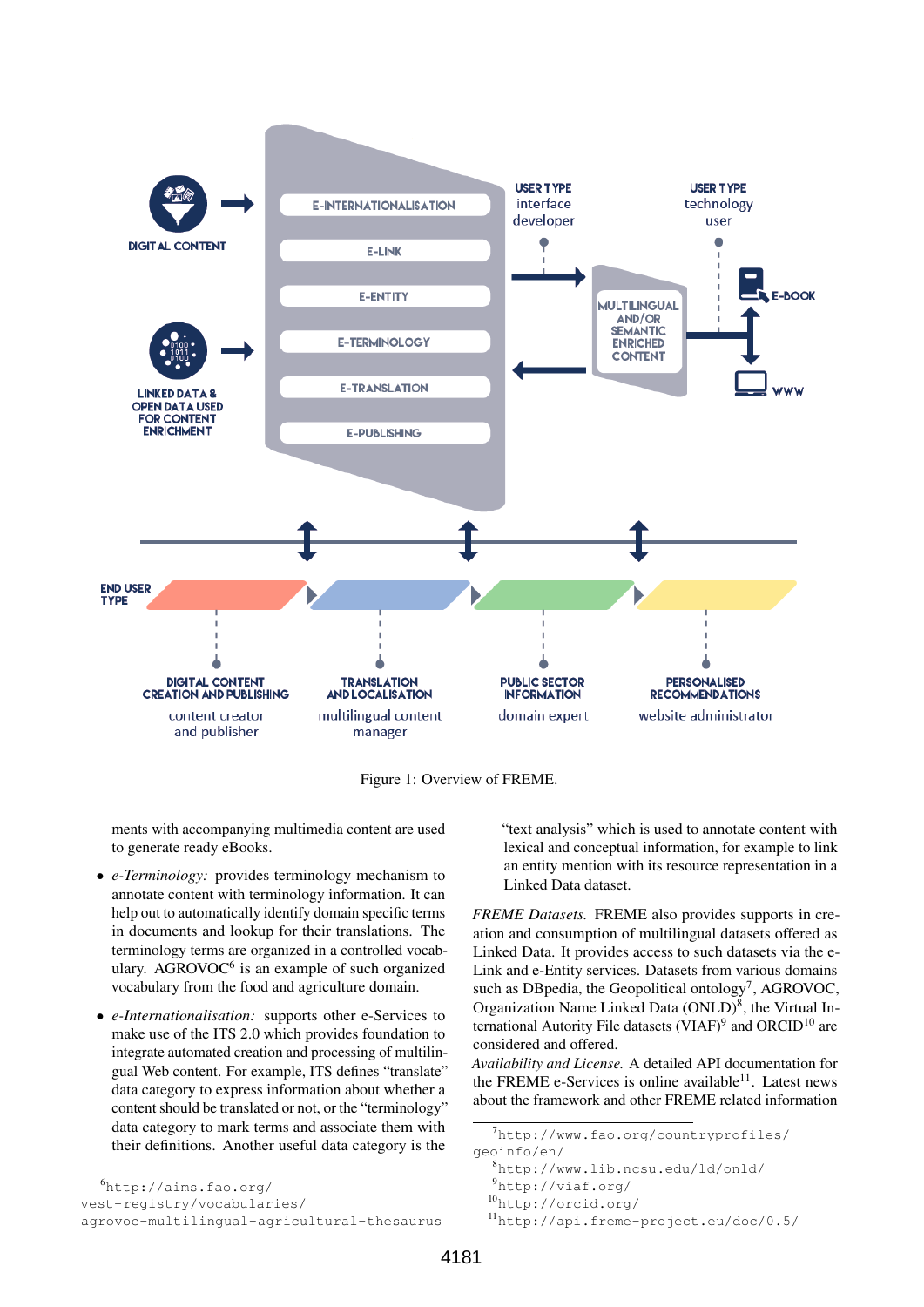can be also found at http://www.freme-project. eu/. The framework itsels if available under the Apache 2.0 license. For the underlying services various licenses apply.

#### 3. Use Cases

The development of the FREME e-Services is driven by four real-world business cases.

BC 1: Authoring and publishing multilingually and semantically enriched eBooks. The FREME e-Services pro- <sup>2</sup> vides opportunity for publishers in several views: decrease production costs, increase discoverability of their published content, richer and more valuable content, and efficient localisation of their content. FREME can suport this list of needs using the e-Translate, e-Entity and e-Link services. BC 2: Semantic enrichment into multilingual content s in translation and localisation. Vistatec is a company of-  $\frac{1}{2}$ fering localizaton and translation services. As part of the highly competitive translation and localisation industry Vis-<sup>11</sup> tatec faces the challenge of differentiating their services<sup>12</sup> and highlighting the unique value of their solutions. In this <sup>13</sup> direction, the FREME e-Services can help Vistatec to: i) im-<sup>14</sup> prove the accuracy and relevance of translated content; and ii) add customer, and ultimately, end user value to content that we translate. FREME e-Services can aid translators and editors in crafting contextually and linguistically relevant and accurate translations and, providing content consumers with semantically enriched and more interactive experiences. To this end, Vistatec is integrating its open source translation editor, Ocelot<sup>12</sup> with FREME by enabling Ocelot as a client of the e-services, particularly e-Entity, e-Link and e-Internationalization. 6

BC 3: Cross-language access, enrichment and sharing of open agriculture and food data. Currently, there are large organizations working on agriculture and food topics producing and sharing scientific and educational digital content. Nevertheless, the content is offered as monolingual and accompanied with poor metadata information. The Agro-Know company tackles these issues and with help from FREME e-Services aims at solving them. Using e-Entity and e-Link services, Agro-Know will provide semantic enrichment, using e-Translation offer the content to the multilingual marker and with help of e-Internationalisation enable automated creation and processing of the content.

BC 4: Personalised content recommendations. Personalised content-based recommendation services such as  $Wripl<sup>13</sup>$  are based on efficient understanding of the aboutness of the documents in order to generate relevant recommendations. It is a recent trend that many systems are moving towards understanding documents in terms of entities. In the context of FREME, Wripl can benefit from performing entity recognition in multilingual documents (using e-Entity), enrich the documents with additional information (using e-Link), and identify terms in the content and lookup for their translations (using e-Terminology).

# 4. Details on e-Services

In this section, we provide details on e-Services and toy examples of their application.

# 4.1. E-Entity

Resource: /e-entity/{ner-engine}/documents Input: Berlin is the capital of Germany.

```
:doc1#char=0,33
   a nif:RFC5147String, nif:Context ;
  nif:beginIndex "0";
   nif:endIndex "33";
   5 nif:isString "Berlin is the capital of
      Germany."
: doc1#char=0,6
  a nif:RFC5147String ;
  nif:beginIndex "0";
  nif:endIndex "6";
  nif:anchorOf "Berlin" ;
   itsrdf:taIdentRef dbpedia:Berlin ;
   itsrdf:taClassRef nerd:Location ;
   nif:referenceContext :doc1#char=0,33.
     Listing 1: Results from the e-Entity service.
```
Listing 1 shows an example of results returned by the e-Entity service. Each recognized entity is identified with its position in the source text, its type class from a controlled classification system and its link to a knowledge base (e.g., DBpedia). The e-Entity service can be also configured to perform linking to a specific knowledge base. For more information about the offered features we refer the reader to the online documentation of the FREME APIs<sup>14</sup>.

#### 4.2. E-Link

Resource: /e-link/documents/?templateid={id} Input: text with recognized entities in the NIF format (i.e., output from the e-Entity service).

```
1 @prefix dbpedia: <http://dbpedia.org/
    resource/>
2 @prefix foaf: <http://xmlns.com/foaf/0.1/>
4 dbpedia:Ethnological_Museum_of_Berlin
   5 foaf:based_near dbpedia:Berlin .
dbpedia: Museum of Asian Art
   7 foaf:based_near dbpedia:Berlin .
```
Listing 2: Results from the e-Links service.

Listing 2 shows the results of execution of the e-Link service. The results from the execution is an enriched document where each city in the source document is enriched with a list of nearest museums. Currently, the e-Link service accepts a text in the NIF format, e.g., with a list of recognized entities, and enriches this content with additional information. The scope of enrichment is defined using a pre-defined templates, designed as SPARQL queries. The templates are used to hide the details of the actual query. An example of a template is one that enriches each city occurring in the text with a list of closest museums. It is a requirement,

<sup>12</sup>http://open.vistatec.com/ocelot

<sup>13</sup>http://wripl.com/

<sup>14</sup>http://api.freme-project.eu/doc/0.3/